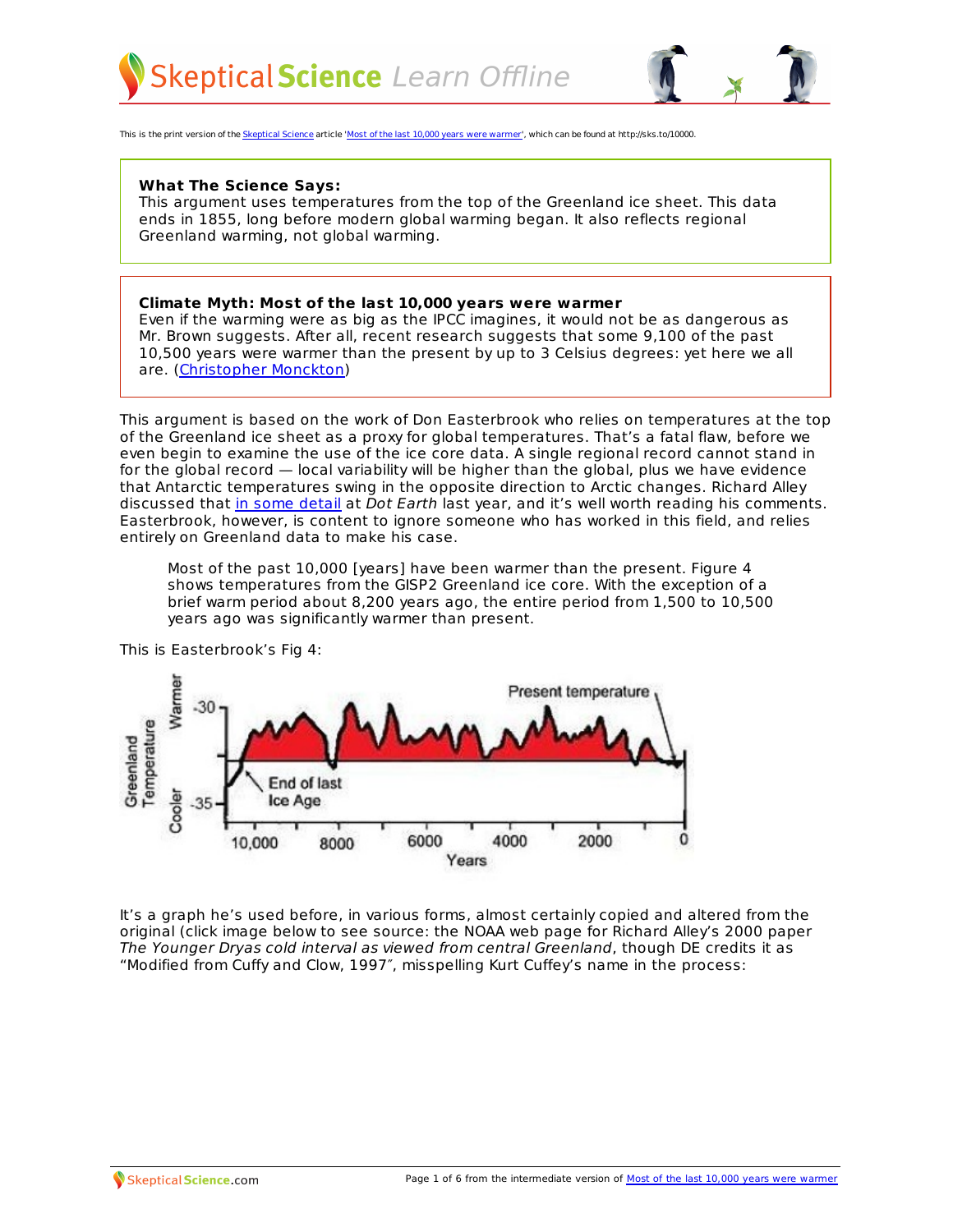

Easterbrook continues:

Another graph of temperatures from the Greenland ice core for the past 10,000 years is shown in Figure 5. It shows essentially the same temperatures as Cuffy and Clow (1997) but with somewhat greater detail. What both of these temperature curves show is that virtually all of the past 10,000 years has been warmer than the present.

This is his Fig 5:



[Easterbrook](http://skepticalscience.com/10000-years-warmer.htm) plots the temperature data from the GISP2 core, as archived [here](ftp://ftp.ncdc.noaa.gov/pub/data/paleo/icecore/greenland/summit/gisp2/isotopes/gisp2_temp_accum_alley2000.txt). Easterbrook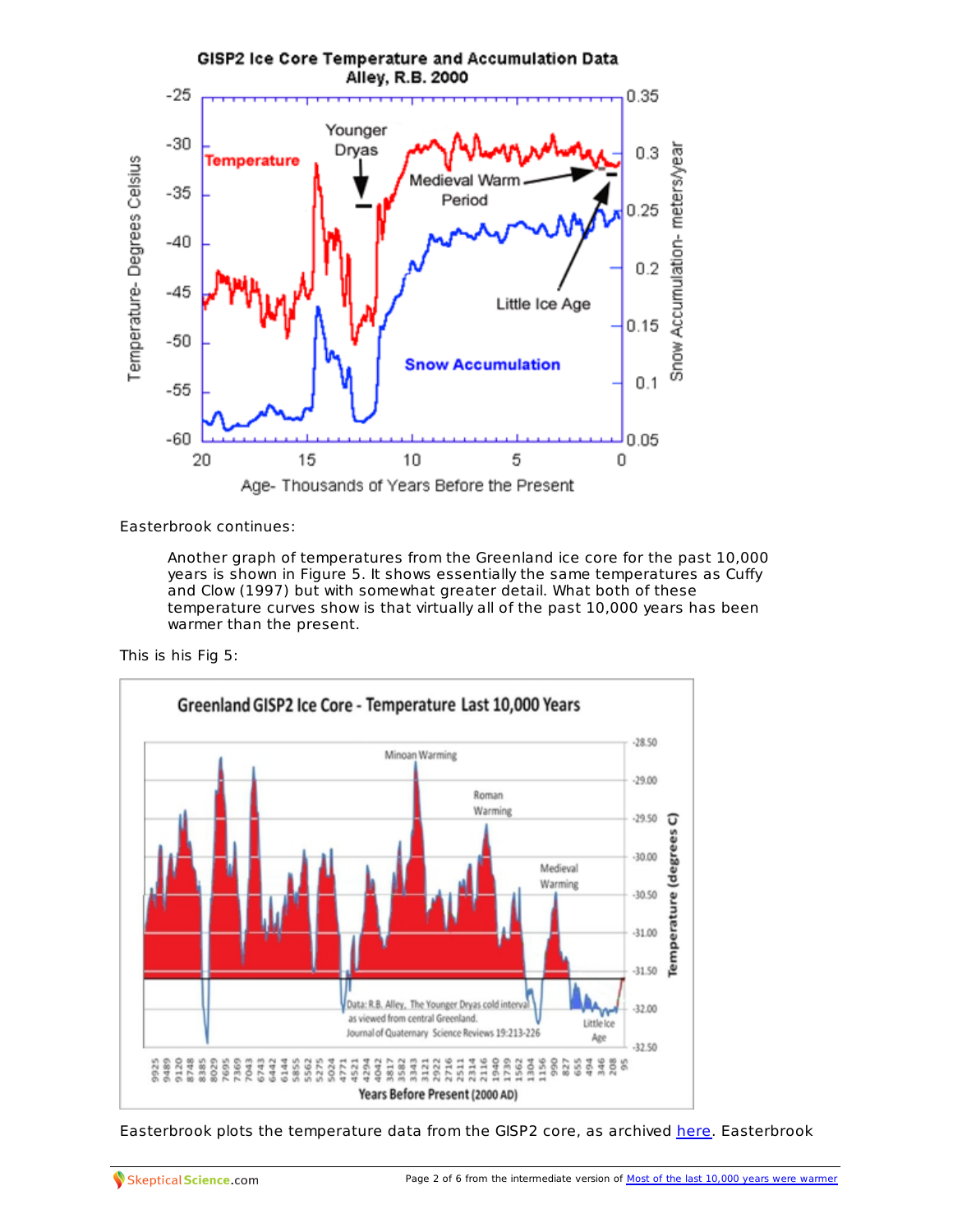defines "present" as the year 2000. However, the GISP2 "present" follows a common paleoclimate convention and is actually 1950. The first data point in the file is at 95 years BP. This would make 95 years BP 1855 — a full 155 years ago, **long before any other global temperature record shows any modern warming**. In order to make absolutely sure of my dates, I emailed Richard Alley, and he confirmed that the GISP2 "present" is 1950, and that the most recent temperature in the GISP2 series is therefore 1855.

This is Easterbrook's main sleight of hand. He wants to present a regional proxy for temperature from 155 years ago as somehow indicative of present global temperatures. The depths of his misunderstanding are made clear in a response he gave to a request from the German EIKE [forum](http://www.eike-klima-energie.eu/news-anzeige/2010-wo-steht-es-in-der-liste-der-waermsten-jahre/) to clarify why he was representing 1905 (wrongly, in two senses) as the present. Here's what he had to say:

The contention that the ice core only reaches 1905 is a complete lie (not unusual for AGW people). The top of the core is accurately dated by annual dust layers at 1987. There has been no significant warming from 1987 to the present, so the top of the core is representative of the present day climate in Greenland.

Unfortunately for Don, the first data point in the temperature series he's relying on is not from the "top of the core", it's from layers dated to 1855. The reason is straightforward enough it takes decades for snow to consolidate into ice.

And so to an interesting question. What has happened to temperatures at the top of Greenland ice sheet since 1855? [Jason](http://www.meltfactor.org/blog/) Box is one of the most prominent scientists working on Greenland and he has a recent paper reconstructing Greenland temperatures for the period 1840-2007 (Box, Jason E., Lei Yang, David H. Bromwich, Le-Sheng Bai, 2009: Greenland Ice Sheet Surface Air Temperature Variability: 1840-2007. J. Climate, 22, 4029-4049. doi: 10.1175/2009JCLI2816.1). He was kind enough to supply me with a temperature reconstruction for the GRIP drilling site  $-28$  km from GISP2. This is what the annual average temperature record looks like (click for bigger version):



I've added lines showing the average temperatures for the 1850s (blue) and the last 10 years (red), and the difference between those is a warming of 1.44ºC. I've also added the two most recent GISP2 temperature data points (for 1847 and 1855, red crosses). It's obvious that the GRIP site is warmer than GISP2 (at Summit Camp). The difference is estimated to be 0.9ºC on the annual average (Box, pers comm).

Let's have ago at reconstructing Easterbrook's Fig 5, covering the last 10,000 years of GISP2 data. It looks like this (click for bigger version):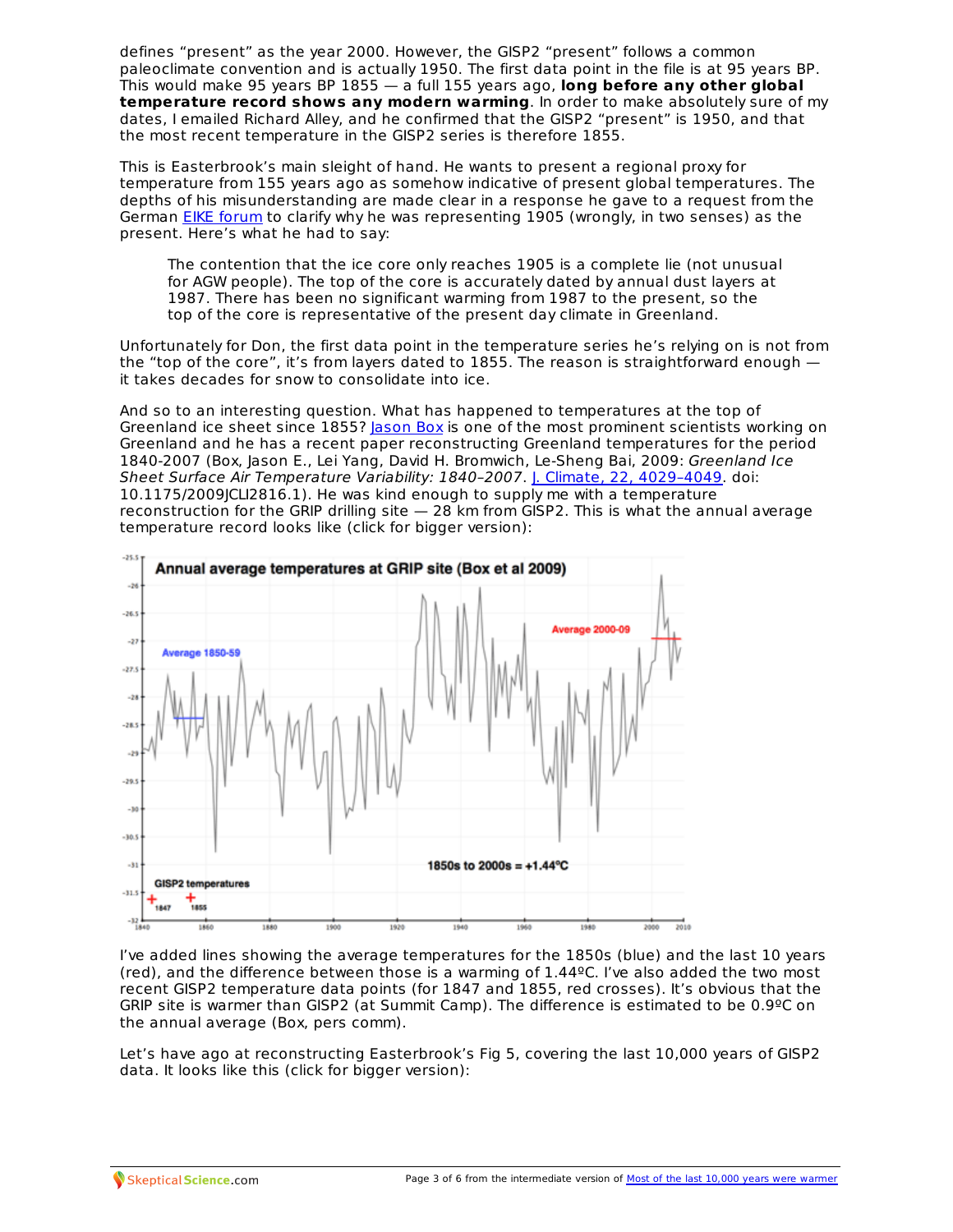

The GISP2 series — the red line — appears to be identical to Easterbrook's version. The bottom black line shows his 1855 "present", and it intersects the red line in the same places as his chart. I've added a grey line based on the +1.44ºC quantum calculated from the GRIP temperature data, and two blue crosses, which show the GISP2 site temperatures inferred from adjusted GRIP data for 1855 and 2009.

Two things are immediately apparent. If we make allowance for local warming over the last 155 years, Easterbrook's claim that "most of the past 10,000 [years] have been warmer than the present" is not true for central Greenland, let alone the global record. It's also clear that there is a mismatch between the temperature reconstructions and the ice core record. The two blue crosses on the chart show the GISP site temperatures (adjusted from GRIP data) for 1855 and 2009. It's clear there is a calibration issue between the long term proxy (based on ∂<sup>18</sup>O measurement) and recent direct measurement of temperatures on the Greenland ice sheet. How that might be resolved is an interesting question, but not directly relevant to the

point at issue — which is what Don Easterbrook is trying to show. Here's his conclusion:

So where do the 1934/1998/2010 warm years rank in the long-term list of warm years? Of the past 10,500 years, 9,100 were warmer than 1934/1998/2010. Thus, regardless of which year ( 1934, 1998, or 2010) turns out to be the warmest of the past century, that year will rank number 9,099 in the long-term list. The climate has been warming slowly since the Little Ice Age (Fig. 5), but it has quite a ways to go yet before reaching the temperature levels that persisted for nearly all of the past 10,500 years. It's really much to do about nothing.

1855 — Easterbrook's "present" — was not warmer than 1934, 1998 or 2010 in Greenland, let alone around the world. His claim that 9,100 out of the last 10,500 years were warmer than recent peak years is false, based on a misunderstanding or misrepresentation of data.

The last word goes to Richard Alley, who points out that however interesting the study of past climate may be, it doesn't help us where we're heading:

"Whether temperatures have been warmer or colder in the past is largely irrelevant to the impacts of the ongoing warming. If you don't care about humans and the other species here, global warming may not be all that important; nature has caused warmer and colder times in the past, and life survived. But, those warmer and colder times did not come when there were almost seven billion people living as we do. The best science says that if our warming becomes large, its influences on us will be primarily negative, and the temperature of the Holocene or the Cretaceous has no bearing on that. Furthermore, the existence of warmer and colder times in the past does not remove our fingerprints from the current warming, any more than the existence of natural fires would remove an arsonist's fingerprints from a can of flammable liquid. If anything, nature has been pushing to cool the climate over the last few decades, but [warming](http://skepticalscience.com/10000-years-warmer.htm) has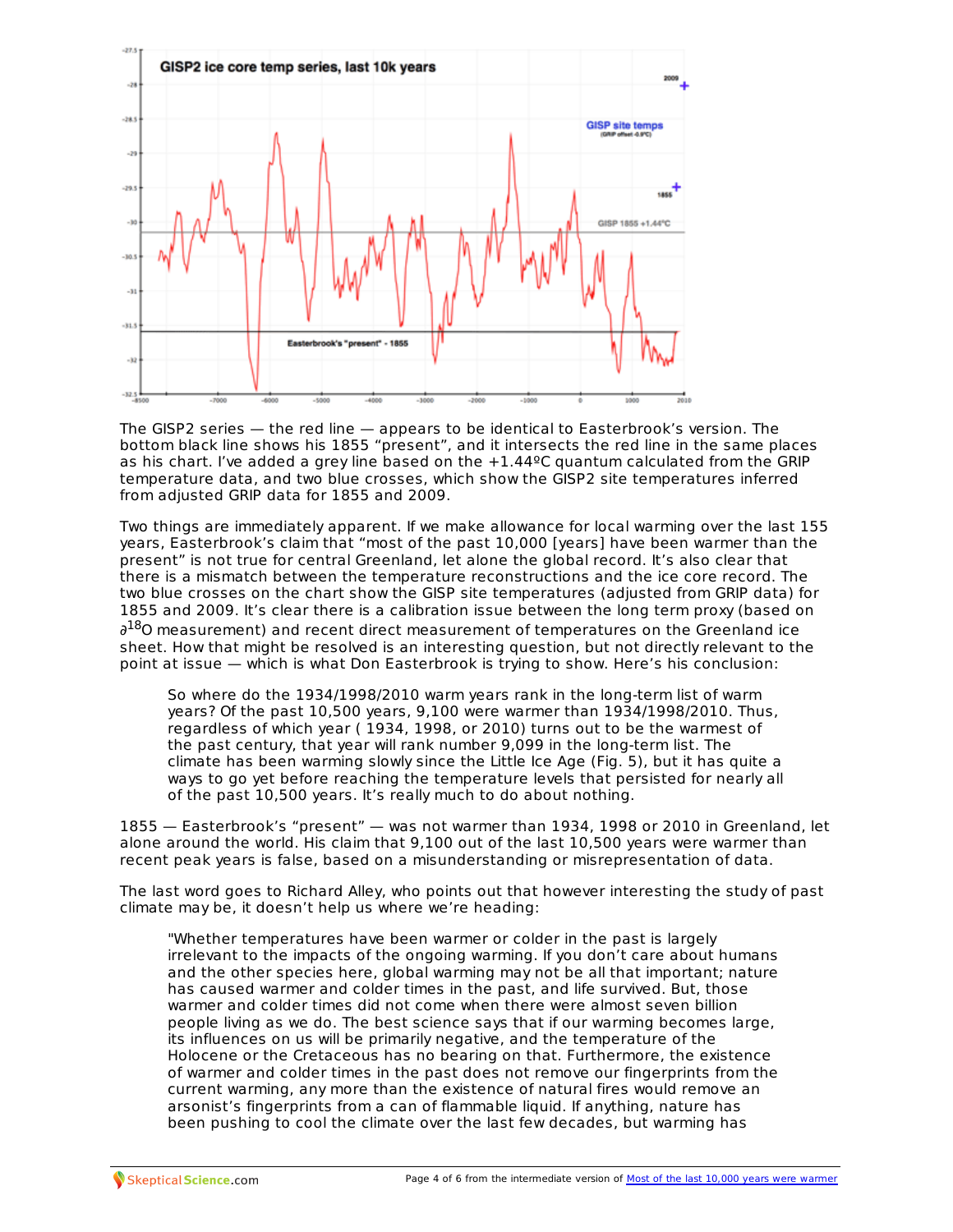See also: MT at *[Only](http://initforthegold.blogspot.com/2011/01/garbled-reasoning-at-wuwt.html) In It For The Gold*. My thanks to **[Richard](http://hot-topic.co.nz/would-you-give-this-man-any-creedence/) Alley** and Jason Box for their rapid response to my questions.

NOTE: This rebuttal is an edited version of a blog post first published by Gareth [Renowden](http://hot-topic.co.nz/easterbrooks-wrong-again/) at Hot Topic.

Intermediate rebuttal written by Gareth

## **Update August 2015**:

Here is a related lecture-video from **[Denial101x](https://www.edx.org/course/making-sense-climate-science-denial-uqx-denial101x-0)** - Making Sense of Climate Science Denial